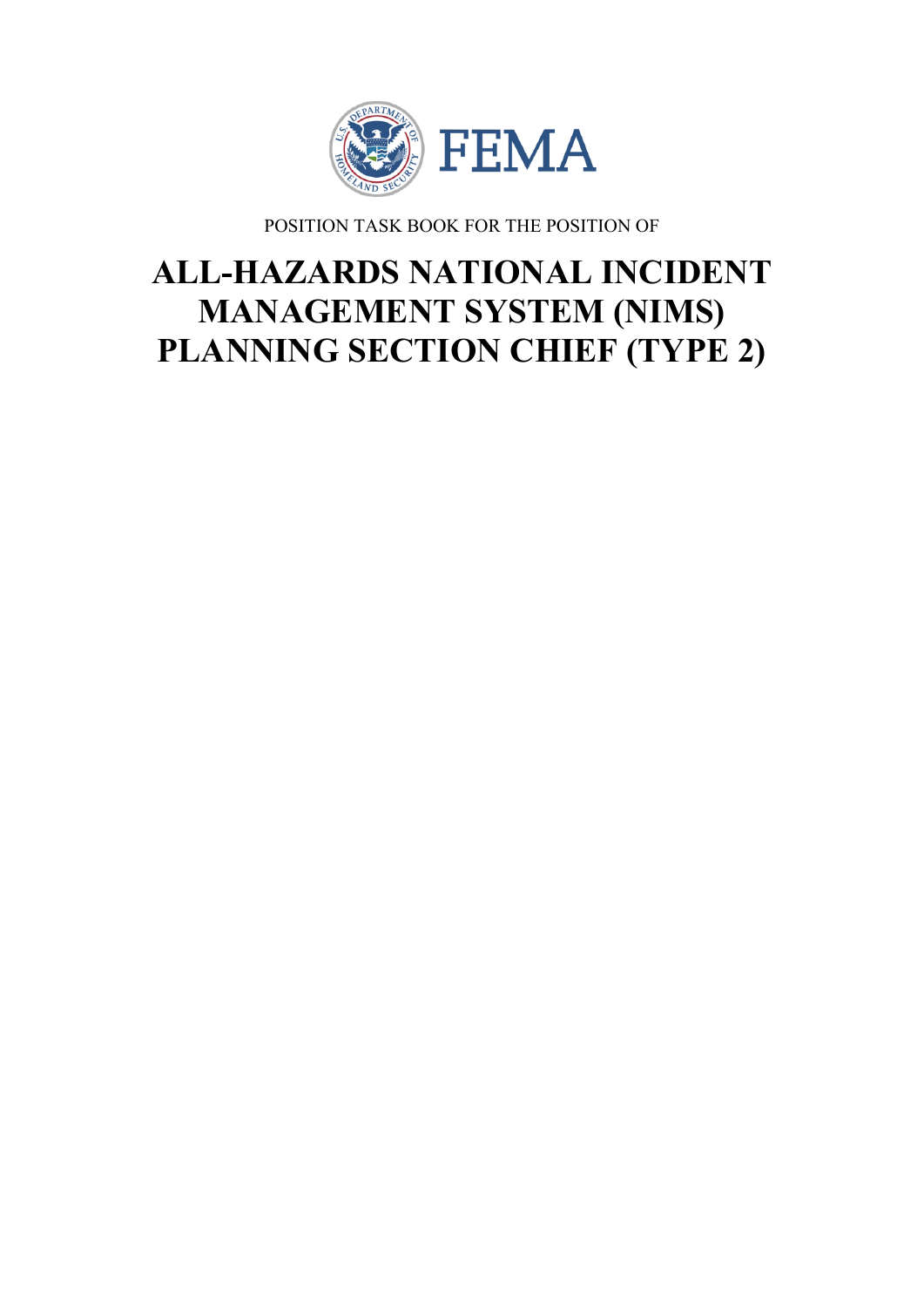## **PLANNING SECTION CHIEF (TYPE 2)**

## *1. Competency:* **Assume position responsibilities**

*Description:* Successfully assume the role of Planning Section Chief and initiate position activities at the appropriate time according to the following behaviors.

#### *1a. Behavior:* **Obtain information relevant to position assignment**

| <b>TASK</b>                                                                                                                                                                                                                                                                                                                                                                                                                                                                                                                                                | <b>CODE</b> | <b>EVALUATION</b><br><b>RECORD#</b> | <b>EVALUATOR</b><br><b>INITIALS AND</b><br><b>DATE</b> |
|------------------------------------------------------------------------------------------------------------------------------------------------------------------------------------------------------------------------------------------------------------------------------------------------------------------------------------------------------------------------------------------------------------------------------------------------------------------------------------------------------------------------------------------------------------|-------------|-------------------------------------|--------------------------------------------------------|
| 1. Obtain and review necessary documentation:<br>• Copy of Delegation of Authority, Letter of Expectation,<br>Letter of Agreement or Memorandum of Understanding<br>(MOU)<br>• Applicable plans and reports<br>· Directories: phone, notification<br>• Written incident status summary<br>• Authorizations: cell phones, rental vehicles, computers                                                                                                                                                                                                        | E, F, I     |                                     |                                                        |
| 2. Receive briefing from the Incident Commander (IC) or<br>outgoing Planning Section Chief:<br>• Meetings and briefings schedule<br>• Situational assessment<br>• Incident objectives<br>$\bullet$ Strategy<br>• Hazards to incident personnel and public<br>• Agencies/jurisdictions involved<br>• Organizational structure<br>• Resources summary<br>• Logistical needs<br>• Ordering procedures<br>• Incident priorities and status: life safety, incident<br>stabilization, property and environment<br>• Timing and scheduling<br>• Expected products | E, F, I     |                                     |                                                        |

#### *1b. Behavior:* **Establish or determine organizational structure, resource and staffing needs**

| <b>TASK</b>                                                                                                                                                                                                                                                                                                                                                          | <b>CODE</b> | <b>EVALUATION</b><br><b>RECORD#</b> | <b>EVALUATOR</b><br><b>INITIALS AND</b><br><b>DATE</b> |
|----------------------------------------------------------------------------------------------------------------------------------------------------------------------------------------------------------------------------------------------------------------------------------------------------------------------------------------------------------------------|-------------|-------------------------------------|--------------------------------------------------------|
| 3. Evaluate staffing needs required to manage the section:<br>• Ensure consistency with National Incident Management<br>System (NIMS) organizational structure<br>• Identify training opportunities<br>• Ensure use of established procedures for ordering<br>resources<br>• Request appropriate technical specialists to assist with<br>special incident conditions | E, F, I     |                                     |                                                        |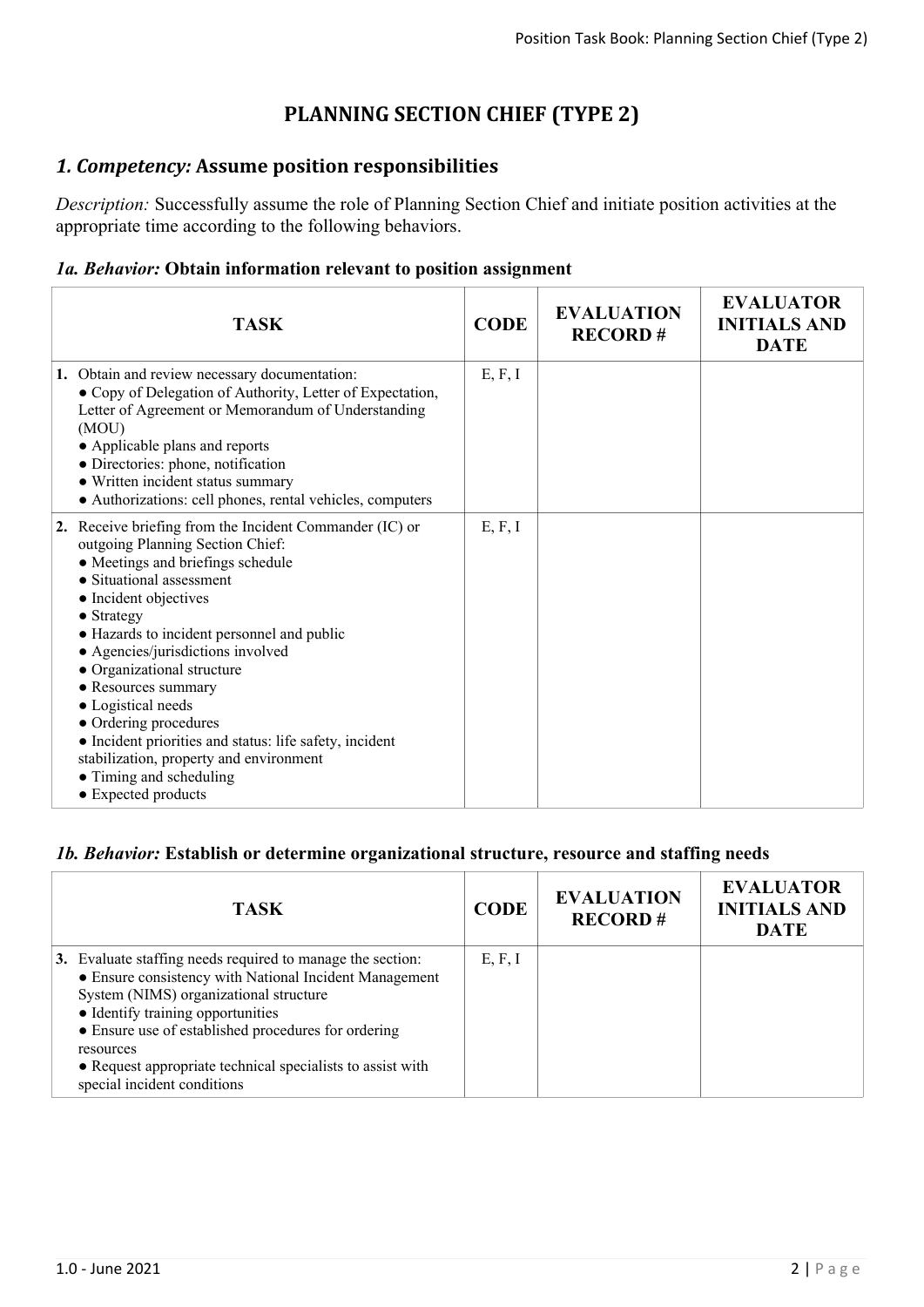| 4. Organize meeting and briefing locations and ensure that<br>necessary materials are available:<br>• Large-scale operational planning worksheet and Incident<br>Action Plan (IAP) safety analysis<br>• Large-scale schematic map of incident<br>• Large-scale charts for filling in objectives and operational<br>rhythm/meeting schedule<br>• Planning meeting agenda          | E, F, I |  |
|----------------------------------------------------------------------------------------------------------------------------------------------------------------------------------------------------------------------------------------------------------------------------------------------------------------------------------------------------------------------------------|---------|--|
| • List of incident priorities and objectives                                                                                                                                                                                                                                                                                                                                     |         |  |
| <b>5.</b> Utilize section personnel:<br>• Establish appropriate organization and assign roles and<br>responsibilities, while maintaining span of control                                                                                                                                                                                                                         | E, F, I |  |
| <b>6.</b> Work closely with Operations Section personnel to identify<br>kind, type and number of resources required to achieve<br>section objectives:<br>• Consider incident type and complexity, kinds and types of<br>resources, resource availability and health and safety factors<br>• Consider long-range and contingency plans and identify<br>potential future resources | E, F, I |  |
| 7. Work closely with the Safety Officer to identify safety issues<br>and materials for inclusion in plans.                                                                                                                                                                                                                                                                       | E, F, I |  |

# *1c. Behavior:* **Ensure readiness for assignment**

| <b>TASK</b>                                                                                                                                                                                                                                                                                                                                                                                                                                                                                                                                                                                                                       | <b>CODE</b> | <b>EVALUATION</b><br><b>RECORD#</b> | <b>EVALUATOR</b><br><b>INITIALS AND</b><br><b>DATE</b> |
|-----------------------------------------------------------------------------------------------------------------------------------------------------------------------------------------------------------------------------------------------------------------------------------------------------------------------------------------------------------------------------------------------------------------------------------------------------------------------------------------------------------------------------------------------------------------------------------------------------------------------------------|-------------|-------------------------------------|--------------------------------------------------------|
| 8. Arrive properly equipped at designated time and location and<br>check in according to agency/organization guidelines:<br>• Arrive with go-kit and any additional equipment<br>• Carry out check-in procedures and ensure assigned<br>personnel do the same                                                                                                                                                                                                                                                                                                                                                                     | E, F, I     |                                     |                                                        |
| 9. Obtain complete incident and logistical information:<br>• Incident name, number, anticipated duration, size, type,<br>responsibilities and expectations<br>• Reporting time and location<br>• Transportation arrangements and travel routes<br>• Contact procedures during travel (telephone/radio)<br>• Expected working conditions<br>• Personal Protective Equipment (PPE)<br>• Security measures<br>• Updated contact information and information links                                                                                                                                                                    | E, F, I     |                                     |                                                        |
| 10. Obtain, assemble and prepare information and materials for<br>go-kit. The kit should contain critical items for the<br>assignment and be easily transportable:<br>• Supplies:<br>$\circ$ Office supplies appropriate to the function<br>O Authority Having Jurisdiction (AHJ) identification<br>badge and qualification card<br>• Reference materials:<br>o Functional guidelines relative to incident type (agency<br>guidance or other functional guidelines)<br>o AHJ operations guides or other operational guides<br>$\circ$ Position manuals<br>$\bullet$ Forms:<br>○ Agency-specific forms appropriate to the function | E, F, I     |                                     |                                                        |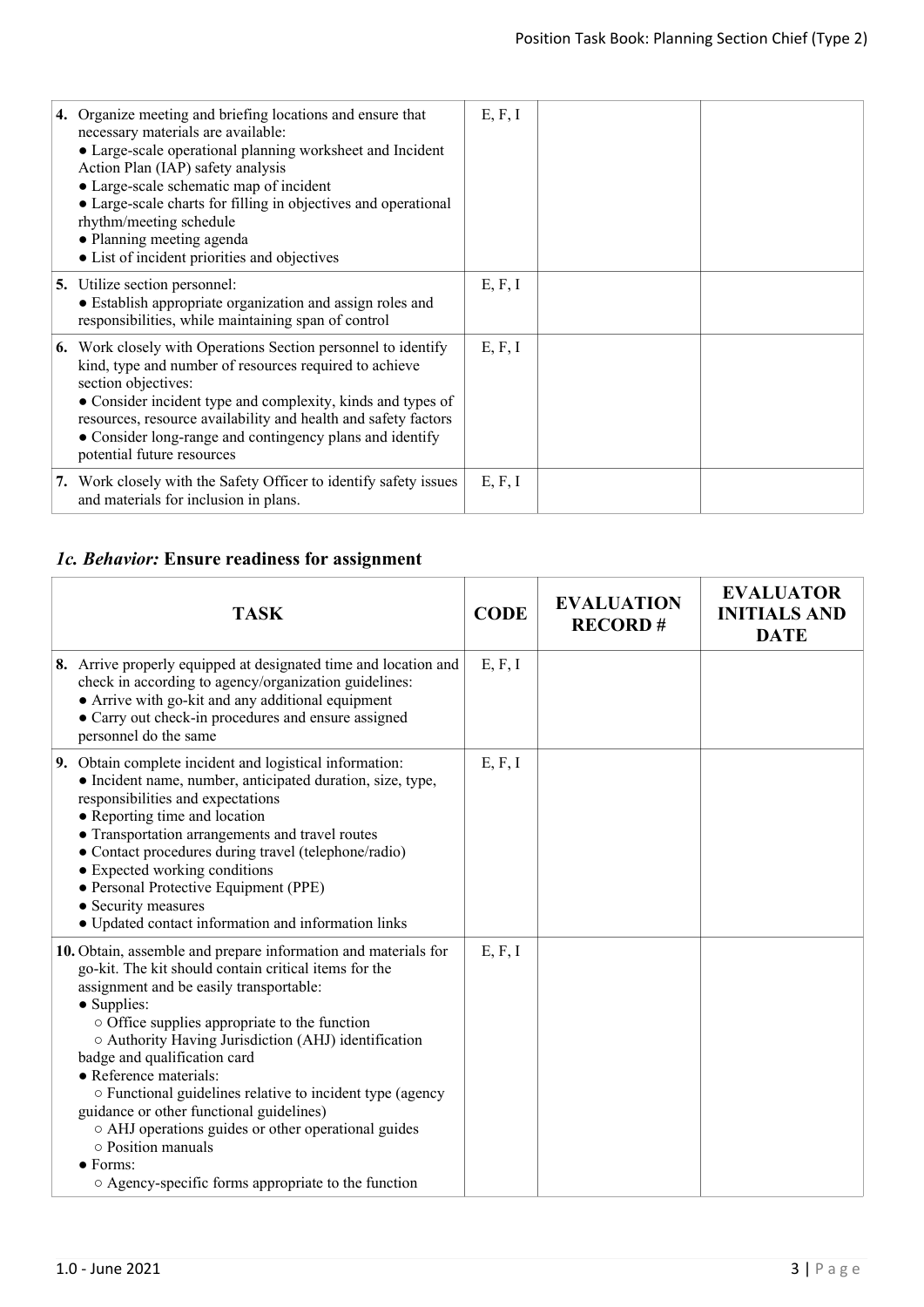## *2. Competency:* **Communicate effectively**

*Description:* Use suitable communication techniques to share relevant information with appropriate personnel on a timely basis to accomplish objectives in a potentially rapidly changing environment.

|  |  |  |  |  | 2a. Behavior: Ensure the exchange of relevant information during briefings |  |  |
|--|--|--|--|--|----------------------------------------------------------------------------|--|--|
|--|--|--|--|--|----------------------------------------------------------------------------|--|--|

| <b>TASK</b>                                                                                                                                                                                                 | <b>CODE</b> | <b>EVALUATION</b><br><b>RECORD#</b> | <b>EVALUATOR</b><br><b>INITIALS AND</b><br><b>DATE</b> |
|-------------------------------------------------------------------------------------------------------------------------------------------------------------------------------------------------------------|-------------|-------------------------------------|--------------------------------------------------------|
| 11. Lead staff briefings and debriefings.                                                                                                                                                                   | E, F, I     |                                     |                                                        |
| 12. Prepare for and participate in briefings:<br>• Ensure briefings are accurate, timely and include<br>appropriate personnel<br>• Brief external support organizations<br>• Share and evaluate information | E, F, I     |                                     |                                                        |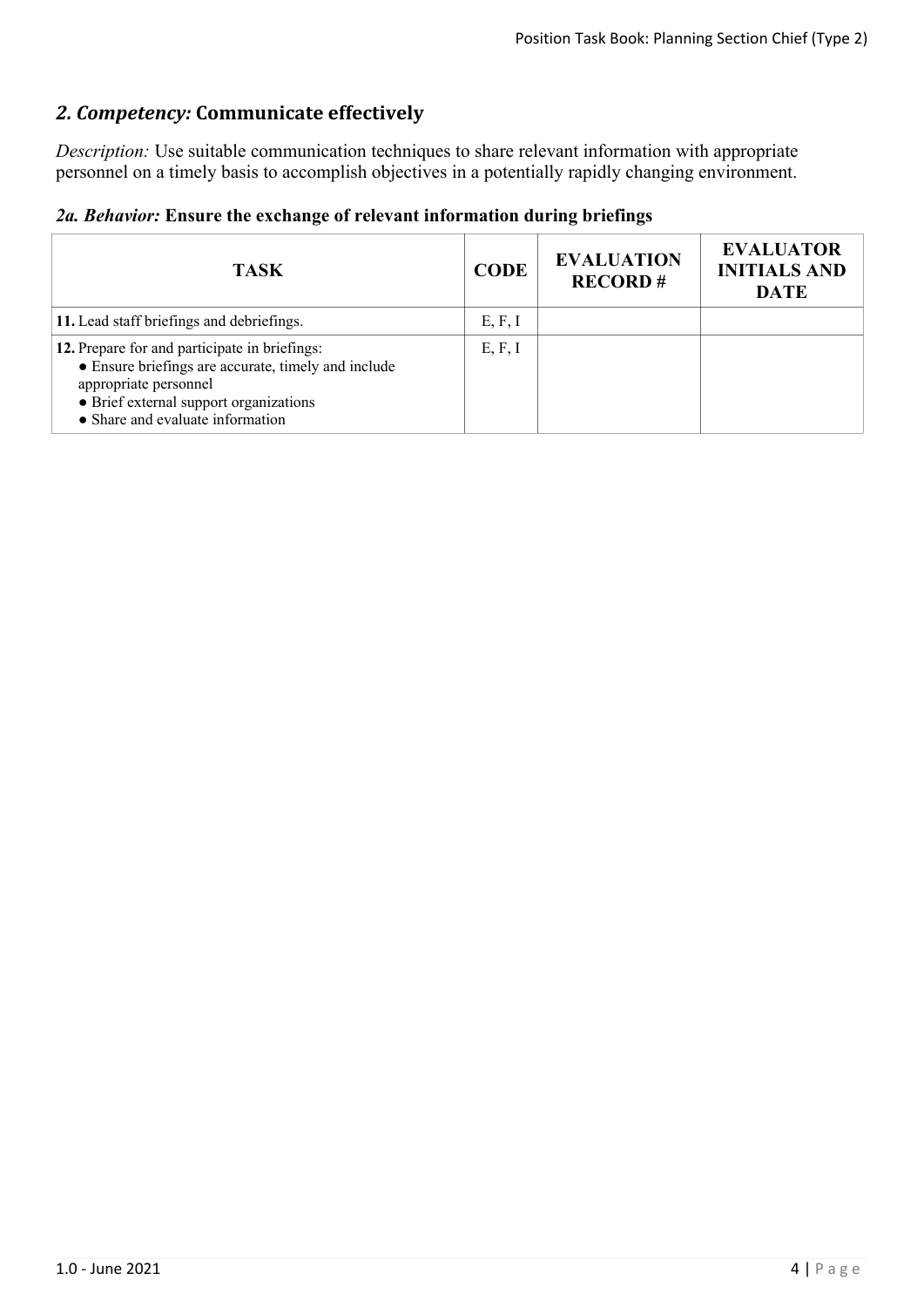## *3. Competency:* **Lead assigned personnel**

*Description:* Influence, lead and direct assigned personnel to accomplish objectives and desired outcomes in a potentially rapidly changing environment.

#### *3a. Behavior:* **Model leadership values and principles**

| <b>TASK</b>                                                                                                                                                                                                                                                                                           | <b>CODE</b>         | <b>EVALUATION</b><br><b>RECORD#</b> | <b>EVALUATOR</b><br><b>INITIALS AND</b><br><b>DATE</b> |
|-------------------------------------------------------------------------------------------------------------------------------------------------------------------------------------------------------------------------------------------------------------------------------------------------------|---------------------|-------------------------------------|--------------------------------------------------------|
| 13. Create a positive work environment:<br>• Communicate leader's intent and guidance<br>• Manage section and its activities effectively<br>• Proactively assume responsibility for the section and<br>initiate action                                                                                | E, F, I             |                                     |                                                        |
| 14. Establish and maintain positive interpersonal and<br>interagency working relationships:<br>· Understand scope, roles, responsibilities, jurisdiction and<br>authority of responding agencies                                                                                                      | E, F, I             |                                     |                                                        |
| 15. Exhibit principles of duty, respect and integrity as a leader.                                                                                                                                                                                                                                    | C, E, F, I,<br>J, T |                                     |                                                        |
| 16. Understand and comply with NIMS/Incident Command<br>System (ICS) concepts and principles:<br>• Establish and modify an effective organization based on<br>changing incident and resource conditions<br>• Maintain appropriate span of control<br>• Act as a representative of incident leadership | E, F, I             |                                     |                                                        |

#### *3b. Behavior:* **Communicate incident priorities and supervise personnel**

| <b>TASK</b>                                                                                                                                                                                                                                                                                                                                                                                          | <b>CODE</b> | <b>EVALUATION</b><br><b>RECORD#</b> | <b>EVALUATOR</b><br><b>INITIALS AND</b><br><b>DATE</b> |
|------------------------------------------------------------------------------------------------------------------------------------------------------------------------------------------------------------------------------------------------------------------------------------------------------------------------------------------------------------------------------------------------------|-------------|-------------------------------------|--------------------------------------------------------|
| 17. Communicate with assigned personnel:<br>• Communicate priorities, objectives, strategies and any<br>changes<br>• Inform personnel of their assigned tasks and expectations<br>• Clearly explain conflict resolution procedures and ensure<br>that personnel understand<br>• Ensure that assigned objectives and expectations for the<br>operational period are reasonable and accurate           | E, F, I     |                                     |                                                        |
| 18. Ensure debriefings occur and participate as necessary:<br>• Ensure incident situation status information is current and<br>complete                                                                                                                                                                                                                                                              | E, F, I     |                                     |                                                        |
| 19. Ensure that staff follows all applicable agency/jurisdiction<br>policies, contracts, standard operating procedures and<br>agreements:<br>• Federal, state, local, tribal, territorial and regional<br>relationships, as appropriate<br>• Roles and responsibilities of potential responder agencies<br>• Scope, jurisdiction and authority of potential responder<br>agencies' contingency plans | E, F, I     |                                     |                                                        |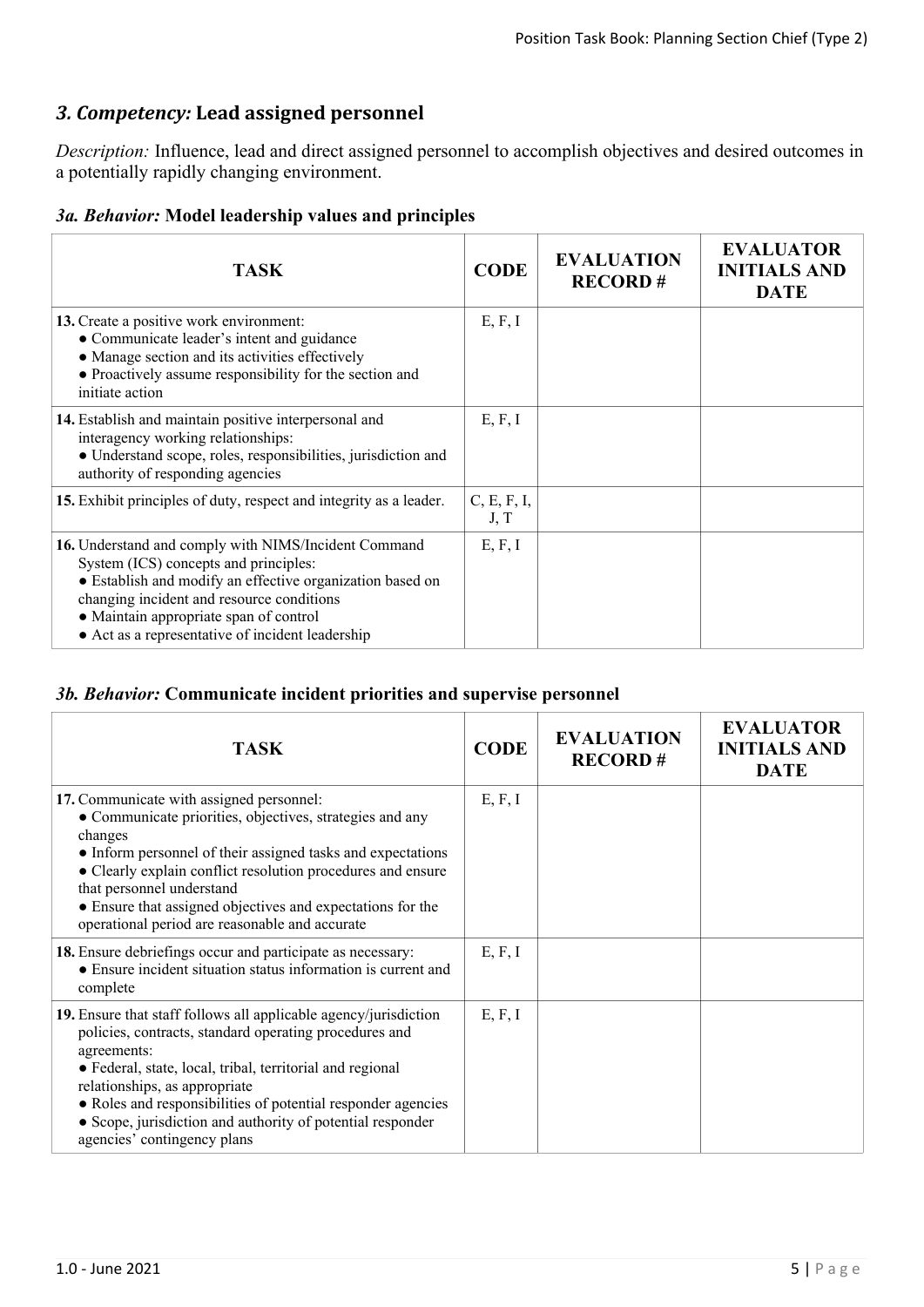| 20. Supervise and hold personnel accountable for executing<br>assigned tasks:<br>• Identify and promptly resolve disagreements, issues and | E, F, I |  |
|--------------------------------------------------------------------------------------------------------------------------------------------|---------|--|
| misunderstandings<br>• Prioritize work while considering immediate support for<br>incident operations                                      |         |  |

#### *3c. Behavior:* **Ensure the health, safety, welfare and accountability of assigned personnel**

| <b>TASK</b>                                                                                                                                                                                                                                                                                                                                                                                                                                                                                                                                                                                                                                                                                                                                              | <b>CODE</b> | <b>EVALUATION</b><br><b>RECORD#</b> | <b>EVALUATOR</b><br><b>INITIALS AND</b><br><b>DATE</b> |
|----------------------------------------------------------------------------------------------------------------------------------------------------------------------------------------------------------------------------------------------------------------------------------------------------------------------------------------------------------------------------------------------------------------------------------------------------------------------------------------------------------------------------------------------------------------------------------------------------------------------------------------------------------------------------------------------------------------------------------------------------------|-------------|-------------------------------------|--------------------------------------------------------|
| 21. Demonstrate knowledge of and comply with relevant health<br>and safety requirements:<br>• Direct and oversee section operations to ensure compliance<br>with health and safety considerations and guidelines<br>• Coordinate with the Safety Officer to ensure that assigned<br>personnel follow safety guidelines                                                                                                                                                                                                                                                                                                                                                                                                                                   | E, F, I     |                                     |                                                        |
| 22. Evaluate mental and physical fatigue of assigned personnel:<br>• Ensure adequate rest is provided to section personnel                                                                                                                                                                                                                                                                                                                                                                                                                                                                                                                                                                                                                               | E, F, I     |                                     |                                                        |
| 23. Recognize potentially hazardous situations, inform assigned<br>personnel of hazards and take precautions to mitigate risk:<br>• Adjust operations in response to hazards, weather and<br>other relevant events                                                                                                                                                                                                                                                                                                                                                                                                                                                                                                                                       | E, F, I     |                                     |                                                        |
| 24. Report or explain the procedures for reporting unexpected<br>occurrences, such as fire, death, injury, illness, exposure to<br>pathogens or hazardous materials (HAZMAT), accident,<br>political contact or property loss or damage:<br>• Ensure report contains nature of event, location,<br>magnitude, personnel involved and initial action taken (such<br>as helicopter picking up injured or an appropriate subsequent<br>action)<br>• Ensure the protection of Personally Identifiable<br>Information (PII) while reporting<br>• Obtain information from the following sources regarding<br>special hazards, threats or unexpected occurrences:<br>subordinates, personal observation, other incident personnel<br>and off-incident personnel | E, F, I     |                                     |                                                        |

#### *3d. Behavior:* **Identify opportunities and meet requirements to provide equal access and reasonable accommodation in all activities**

| <b>TASK</b>                                                                                                                           | <b>CODE</b> | <b>EVALUATION</b><br><b>RECORD#</b> | <b>EVALUATOR</b><br><b>INITIALS AND</b><br><b>DATE</b> |
|---------------------------------------------------------------------------------------------------------------------------------------|-------------|-------------------------------------|--------------------------------------------------------|
| 25. Demonstrate the ability to assess and monitor for physical<br>access, programmatic access and effective communications<br>access. | E, F, I, J  |                                     |                                                        |
| 26. Demonstrate the ability to identify opportunities for<br>universal accessibility.                                                 | E, F, I, J  |                                     |                                                        |
| 27. Provide equal access, disability accommodations and access<br>and functional needs (AFN) accommodations.                          | E, F, I, J  |                                     |                                                        |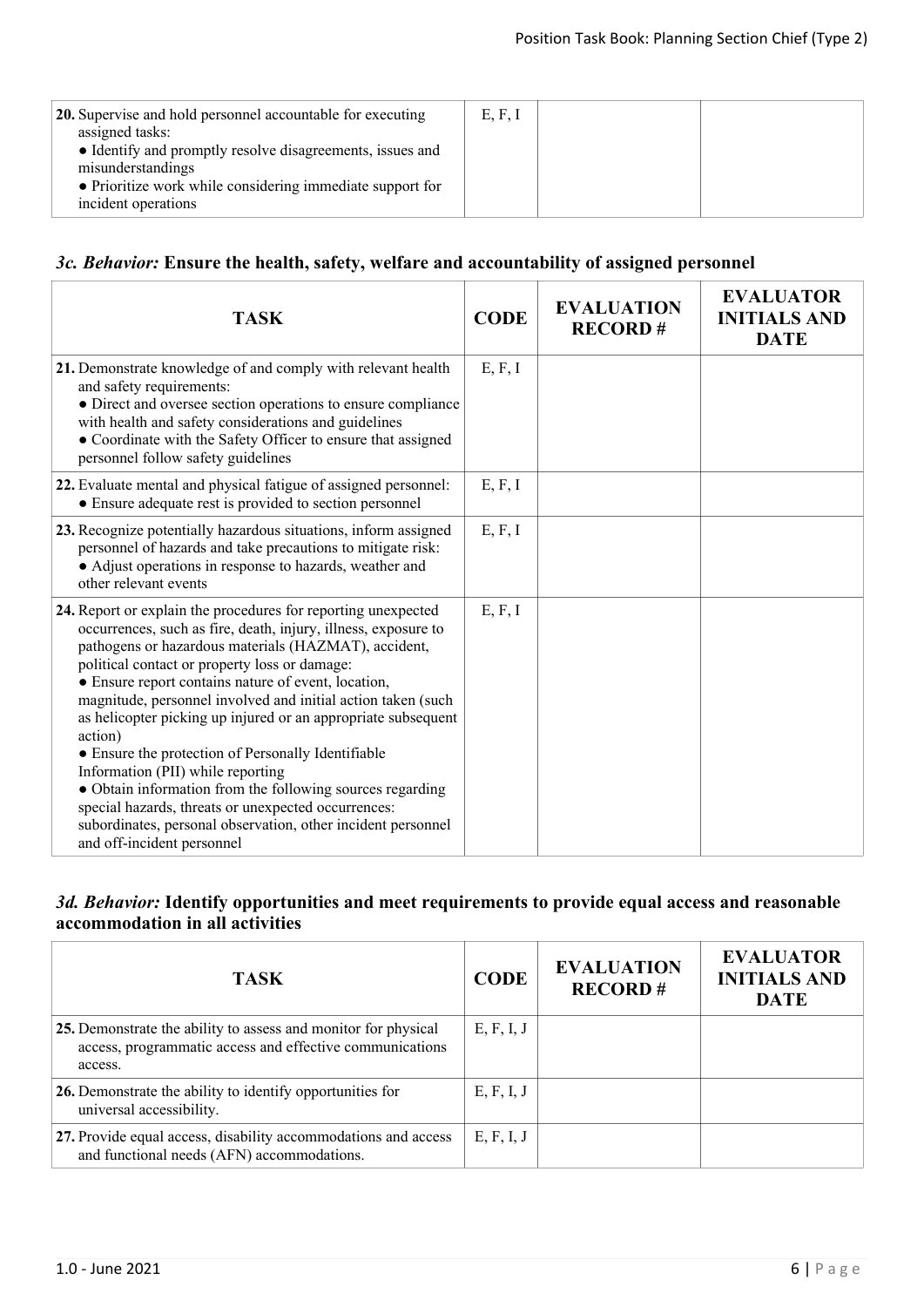## *4. Competency:* **Conduct operations and ensure completion of assigned tasks**

*Description:* Identify, analyze and apply relevant situational information and evaluate actions to complete assignments safely and meet identified objectives. Complete actions within established time frame.

| <b>TASK</b>                                                                                                                                                                                                                                                                                                                                                                                                                                                                                                        | <b>CODE</b> | <b>EVALUATION</b><br><b>RECORD#</b> | <b>EVALUATOR</b><br><b>INITIALS AND</b><br><b>DATE</b> |
|--------------------------------------------------------------------------------------------------------------------------------------------------------------------------------------------------------------------------------------------------------------------------------------------------------------------------------------------------------------------------------------------------------------------------------------------------------------------------------------------------------------------|-------------|-------------------------------------|--------------------------------------------------------|
| 28. Analyze work assignments and staffing levels to ensure<br>achievement of section objectives.                                                                                                                                                                                                                                                                                                                                                                                                                   | E, F, I     |                                     |                                                        |
| 29. Attend and participate in strategy meetings as necessary:<br>• Assess organizational needs<br>• Identify additional resource needs<br>• Identify critical factors to ensure section success<br>• Prioritize incident and section objectives                                                                                                                                                                                                                                                                    | E, F, I     |                                     |                                                        |
| 30. Disseminate priorities and expected completion timelines to<br>staff.                                                                                                                                                                                                                                                                                                                                                                                                                                          | E, F, I     |                                     |                                                        |
| 31. Provide general information about mitigation to<br>individuals and businesses:<br>• Communicate mitigation best practices in coordination<br>with local, state, and FEMA mitigation experts.<br>• Explain how mitigation programs work, including<br>information about eligibility<br>• Act as initial liaison between community members/other<br>stakeholders and mitigation subject matter experts; identify<br>needs and make initial determination about who can best<br>provide more detailed information | E, F, I     |                                     |                                                        |

#### *4b. Behavior:* **Develop and implement plans**

| <b>TASK</b>                                                                                                                                                                                                                                                                                          | <b>CODE</b> | <b>EVALUATION</b><br><b>RECORD#</b> | <b>EVALUATOR</b><br><b>INITIALS AND</b><br><b>DATE</b> |
|------------------------------------------------------------------------------------------------------------------------------------------------------------------------------------------------------------------------------------------------------------------------------------------------------|-------------|-------------------------------------|--------------------------------------------------------|
| 32. Approve completed plans:<br>• Ensure plans are complete, accurate, realistically attainable<br>and relevant to the incident objectives                                                                                                                                                           | E, F, I     |                                     |                                                        |
| 33. Coordinate submission of incident status summary:<br>• Ensure that it is accurate and complete<br>• Include priorities and special considerations<br>• Abide by established time frames<br>$\bullet$ Include IC's signature                                                                      | E, F, I     |                                     |                                                        |
| 34. Coordinate with Command and General Staff to identify the<br>need for contingency plans:<br>• Severe weather<br>• "Incident within an incident"<br>$\bullet$ Evacuation                                                                                                                          | C, E, F, I, |                                     |                                                        |
| 35. Facilitate and participate in the planning process:<br>• Prepare for and participate in planning meetings<br>• Assist in the development of plans, as necessary:<br>○ Long-range<br>$\circ$ Strategic<br>o Contingency<br>$\circ$ Demobilization<br>$\circ$ Continuity of Operations Plan (COOP) | E, F, I     |                                     |                                                        |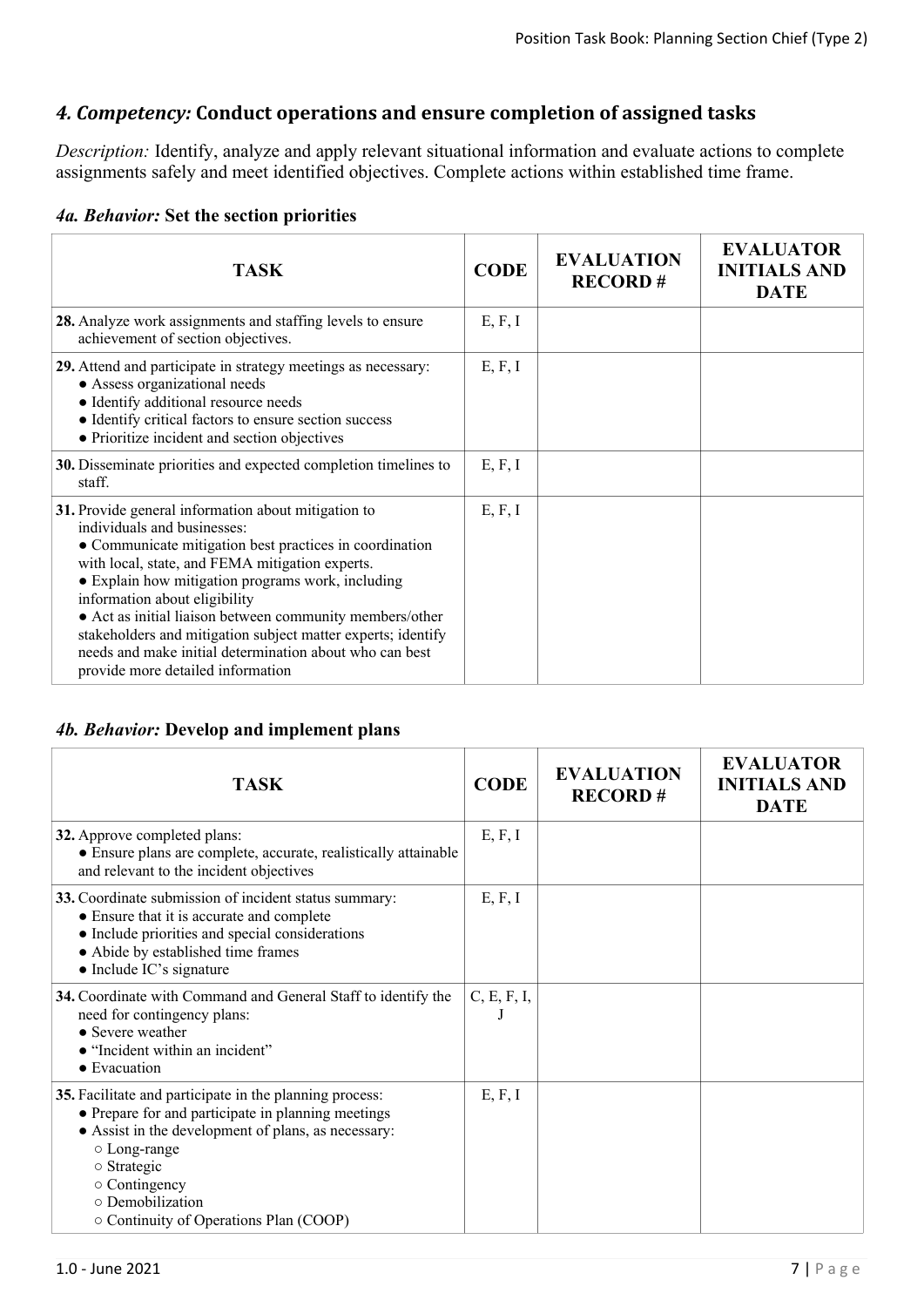| <b>36.</b> Review, validate and modify plans:               | E, F, I |  |
|-------------------------------------------------------------|---------|--|
| • Analyze alternate strategies and explain decisions        |         |  |
| • Validate or revise section objectives                     |         |  |
| • Review information covering health and safety principles, |         |  |
| known hazards and importance of all periods                 |         |  |
| • Validate section organizational structure                 |         |  |
| • Validate section resource assignments                     |         |  |
| • Review reserve resources                                  |         |  |
| • Evaluate immediate support needs                          |         |  |
|                                                             |         |  |

## *4c. Behavior:* **Coordinate with all appropriate personnel and stakeholders**

| <b>TASK</b>                                                                                                                         | <b>CODE</b> | <b>EVALUATION</b><br><b>RECORD#</b> | <b>EVALUATOR</b><br><b>INITIALS AND</b><br><b>DATE</b> |
|-------------------------------------------------------------------------------------------------------------------------------------|-------------|-------------------------------------|--------------------------------------------------------|
| 37. Establish effective relationships and coordinate with incident<br>personnel:<br>• IMT personnel<br>• Other supporting personnel | E, F, I     |                                     |                                                        |
| 38. Establish effective relationships with stakeholders and<br>partners in the impacted jurisdiction(s).                            | E, F, I     |                                     |                                                        |

## *4d. Behavior:* **Apply agency policy, contracts and agreements**

| <b>TASK</b>                                                                                                                                                                                                                                              | <b>CODE</b> | <b>EVALUATION</b><br><b>RECORD#</b> | <b>EVALUATOR</b><br><b>INITIALS AND</b><br><b>DATE</b> |
|----------------------------------------------------------------------------------------------------------------------------------------------------------------------------------------------------------------------------------------------------------|-------------|-------------------------------------|--------------------------------------------------------|
| 39. Complete all work according to organization/agency<br>direction, policy and incident objectives:<br>• Ensure that personnel complete all documentation<br>requirements according to organization/agency direction,<br>policy and incident objectives | E, F, I     |                                     |                                                        |
| 40. Demonstrate knowledge of and apply relevant legal,<br>regulatory and fiscal constraints.                                                                                                                                                             | E, F, I     |                                     |                                                        |

#### *4e. Behavior:* **Make appropriate decisions based on evaluation of gathered information, risks and incident situation and use information to produce outputs and modify approach**

| <b>TASK</b> | <b>CODE</b> | <b>EVALUATION</b><br><b>RECORD#</b> | <b>EVALUATOR</b><br><b>INITIALS AND</b><br>DATE |
|-------------|-------------|-------------------------------------|-------------------------------------------------|
|-------------|-------------|-------------------------------------|-------------------------------------------------|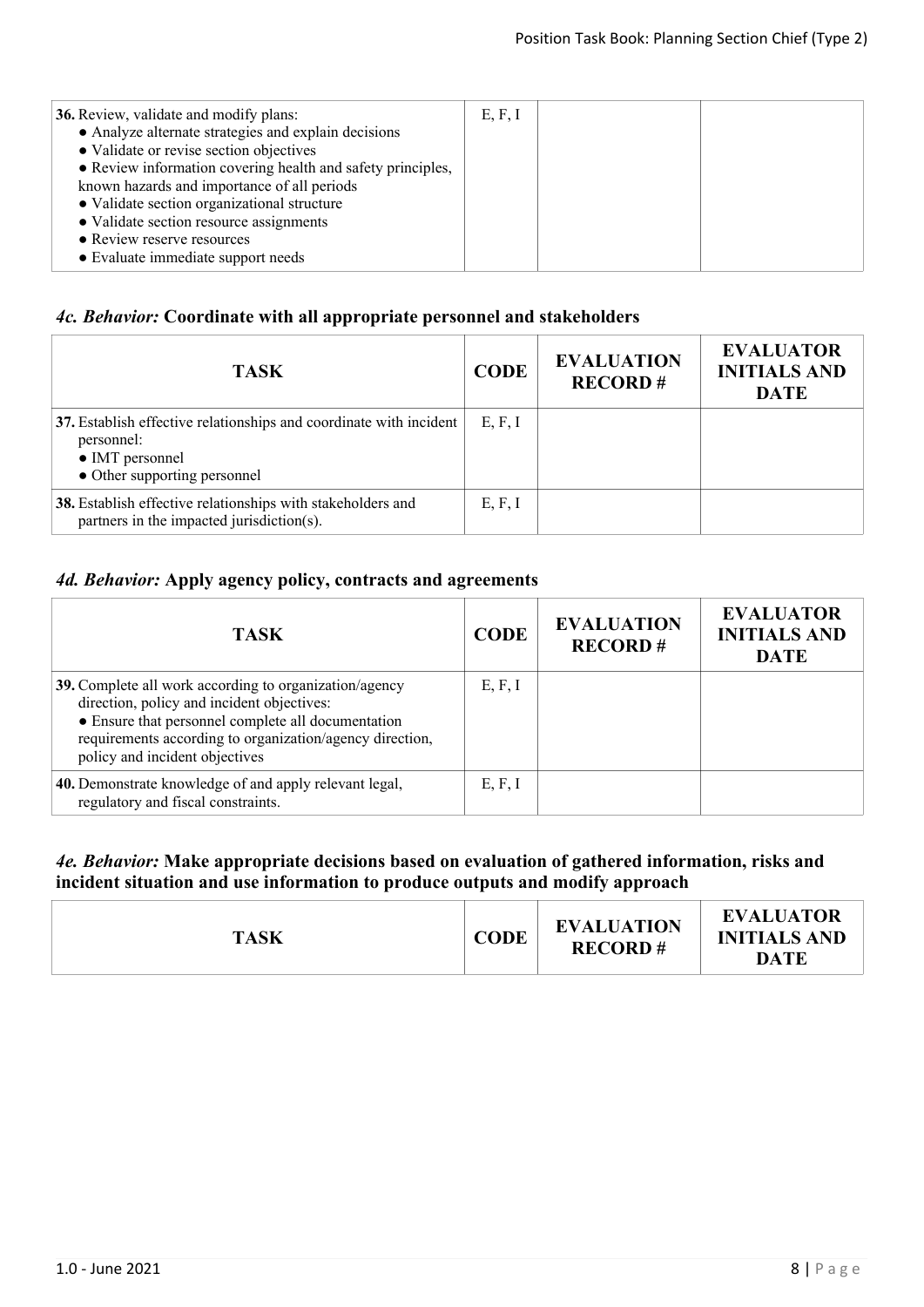| 41. Evaluate special conditions, existing or predicted, that<br>require technical expertise: | E, F, I |  |
|----------------------------------------------------------------------------------------------|---------|--|
| $\bullet$ Hazards                                                                            |         |  |
| $\bullet$ Reconnaissance                                                                     |         |  |
| $\bullet$ Objectives                                                                         |         |  |
| $\bullet$ Access/egress                                                                      |         |  |
| • Values to be protected                                                                     |         |  |
| • Evacuation/sheltering potential                                                            |         |  |
| • Communications                                                                             |         |  |
| • Organizational structure                                                                   |         |  |
| • Tactical coordination                                                                      |         |  |
| • Weather and topography                                                                     |         |  |
| • Responder fatigue                                                                          |         |  |
| • Logistical considerations                                                                  |         |  |
| • Jurisdictional responsibilities                                                            |         |  |
| • Span of control                                                                            |         |  |
|                                                                                              |         |  |

## *4f. Behavior:* **Ensure documentation is complete**

| <b>TASK</b>                                                                                                                                                                                                                                                                                           | <b>CODE</b> | <b>EVALUATION</b><br><b>RECORD#</b> | <b>EVALUATOR</b><br><b>INITIALS AND</b><br><b>DATE</b> |
|-------------------------------------------------------------------------------------------------------------------------------------------------------------------------------------------------------------------------------------------------------------------------------------------------------|-------------|-------------------------------------|--------------------------------------------------------|
| 42. Ensure all units that handle data or intelligence are aware of<br>and maintain a document security plan to manage the<br>confidentiality and security of any classified, confidential,<br>sensitive and For Official Use Only (FOUO) documentation,<br>intelligence, data or incident information | E, F, I     |                                     |                                                        |
| 43. Maintain and collect personal records related to incident:<br>$\bullet$ Time sheets<br>$\bullet$ Rental records<br>• Accident forms<br>• Property records<br>○ Equipment time records<br>$\bullet$ Receipts                                                                                       | E, F, I     |                                     |                                                        |
| 44. Maintain and submit incident records for events, personnel,<br>equipment, supplies and other data for incident management<br>needs:<br>• Property loss/damage reports<br>• Agency-required incident reports<br>$\bullet$ Activity log<br>• Changes in strategy and tactics                        | E, F, I     |                                     |                                                        |
| 45. Review documents for accuracy, timeliness and appropriate<br>distribution.                                                                                                                                                                                                                        | E, F, I     |                                     |                                                        |

#### *4g. Behavior:* **Establish work assignments and performance expectations, monitor performance and provide feedback**

| <b>TASK</b> | <b>CODE</b> | <b>EVALUATION</b><br><b>RECORD#</b> | <b>EVALUATOR</b><br><b>INITIALS AND</b><br><b>DATE</b> |
|-------------|-------------|-------------------------------------|--------------------------------------------------------|
|-------------|-------------|-------------------------------------|--------------------------------------------------------|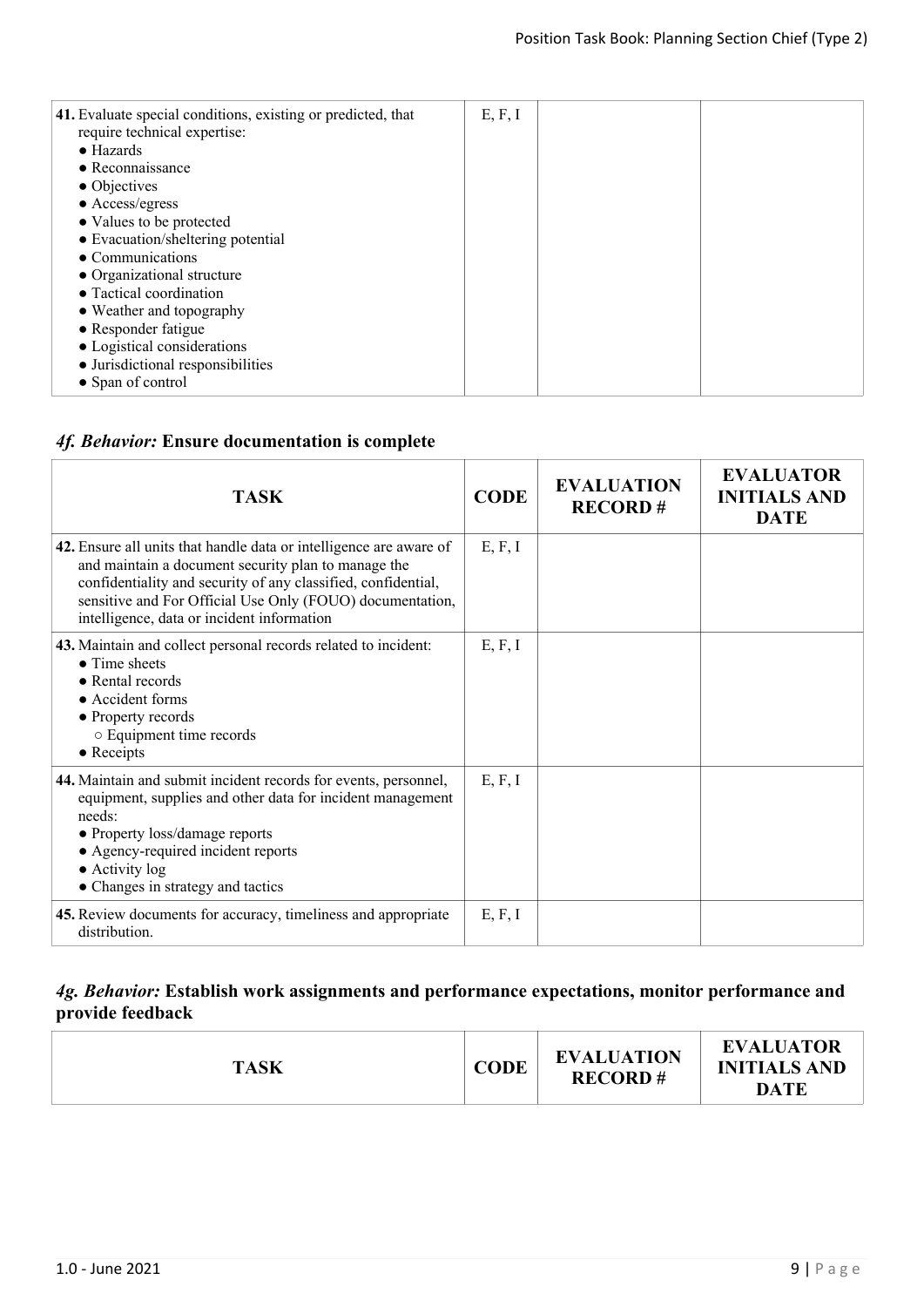| 46. Supervise or ensure completion of the duties of a<br>Demobilization Unit Leader:<br>• Review incident resource records to determine likely size<br>and extent of the demobilization effort and request<br>personnel, workspace and supplies as necessary<br>• Obtain IC demobilization objectives and priorities<br>• Evaluate logistics and transportation capabilities to support<br>demobilization<br>· Develop demobilization plan<br>• Implement and monitor the demobilization process                                                            | E, F, I |  |
|-------------------------------------------------------------------------------------------------------------------------------------------------------------------------------------------------------------------------------------------------------------------------------------------------------------------------------------------------------------------------------------------------------------------------------------------------------------------------------------------------------------------------------------------------------------|---------|--|
| 47. Supervise or ensure completion of the duties of a<br>Documentation Unit Leader:<br>• Coordinate with functional areas for the collection of<br>incident documentation<br>• Establish duplication service and respond to requests<br>• Maintain, safeguard and securely store incident records<br>• Provide incident documentation per document security<br>guidelines, as requested<br>• Organize files in preparation for submitting final incident<br>documentation package                                                                           | E, F, I |  |
| 48. Supervise or ensure completion of the duties of a Resources<br>Unit Leader:<br>• Establish and monitor the check-in function at incident<br>locations<br>• Provide resource status data as requested<br>• Maintain and post the current status and location of all<br>resources<br>• Maintain master roster of all resources checked in at the<br>incident<br>• Continually identify surplus resources<br>• Assemble and review draft IAP                                                                                                               | E, F, I |  |
| 49. Supervise or ensure completion of the duties of a Situation<br>Unit Leader:<br>• Collect and analyze incident data<br>• Prepare, post or disseminate resource and situation status<br>information as required, including special requests<br>• Provide photographic services, charts, image overlays and<br>maps<br>• Collect, process, organize and disseminate incident<br>information relating to status of current operations, incident<br>growth, mitigation or intelligence activities<br>• Conduct situation briefings at meetings and briefings | E, F, I |  |

## *4h. Behavior:* **Facilitate planning process**

| <b>TASK</b>                                                                                                                                                                                                                                                                                 | <b>CODE</b> | <b>EVALUATION</b><br><b>RECORD#</b> | <b>EVALUATOR</b><br><b>INITIALS AND</b><br><b>DATE</b> |
|---------------------------------------------------------------------------------------------------------------------------------------------------------------------------------------------------------------------------------------------------------------------------------------------|-------------|-------------------------------------|--------------------------------------------------------|
| <b>50.</b> Ensure planning staff completes or supports completion of<br>other relevant plans within required time frames:<br>• Contingency plan(s) as necessary, such as plans for<br>evacuation/sheltering and structure protection<br>• Demobilization plan<br>• Transfer of command plan | E, F, I     |                                     |                                                        |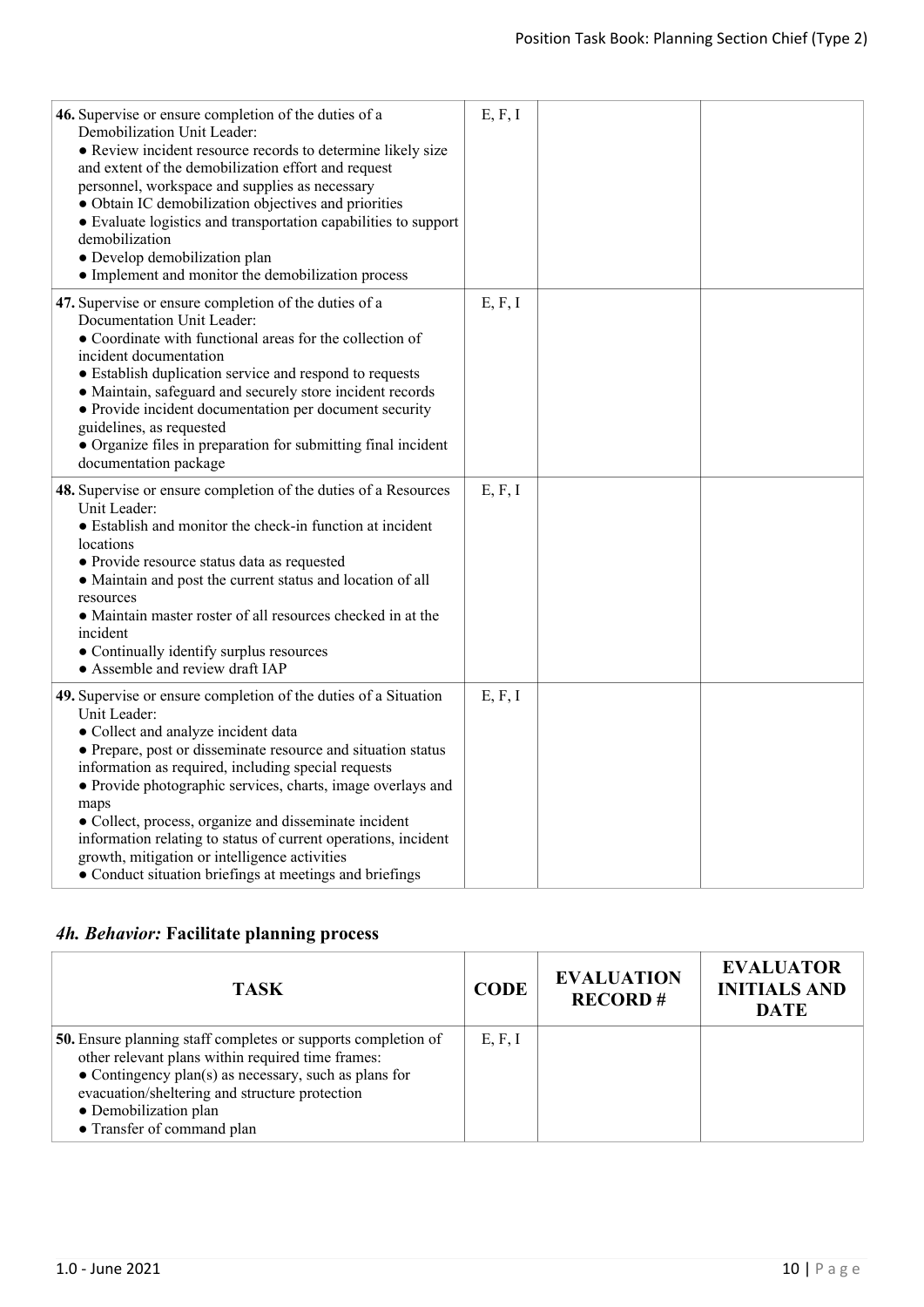| 51. Ensure presenters understand and adhere to their roles and<br>responsibilities during meetings and briefings:<br>• Operational briefings<br>• Tactics meetings<br>• Planning meetings<br>• Strategy meetings<br>• Command and General Staff meetings | E, F    |  |
|----------------------------------------------------------------------------------------------------------------------------------------------------------------------------------------------------------------------------------------------------------|---------|--|
| <b>52.</b> Facilitate planning meetings and share pertinent information:<br>• Expected duration<br>• Changes in objectives or strategies<br>• Approval of IAP<br>• Additional responsibilities<br>• Changes in jurisdictional involvement                | E, F, I |  |
| 53. Inform identified attendees of planning meeting time,<br>location and information expected of them:<br>• Define meeting objectives, agenda and time expectations<br>• Post agenda at appropriate locations                                           | E, F, I |  |
| <b>54.</b> Schedule and facilitate operational briefings:<br>• Clearly post the location and time of the operational<br>briefing<br>• Emphasize any changes from the written IAP                                                                         | E, F, I |  |

## *4i. Behavior:* **Develop and implement IAP**

| <b>TASK</b>                                                                                                                                                                                                                                                                                                                                                                                                                                                                                                                                                        | <b>CODE</b> | <b>EVALUATION</b><br><b>RECORD#</b> | <b>EVALUATOR</b><br><b>INITIALS AND</b><br><b>DATE</b> |
|--------------------------------------------------------------------------------------------------------------------------------------------------------------------------------------------------------------------------------------------------------------------------------------------------------------------------------------------------------------------------------------------------------------------------------------------------------------------------------------------------------------------------------------------------------------------|-------------|-------------------------------------|--------------------------------------------------------|
| 55. Ensure that personnel complete and compile elements of the<br>IAP within appropriate time frames:<br>• Obtain elements from other relevant sections<br>• Assemble the elements into an IAP<br>• Ensure that the IAP links objectives with strategies and<br>tactics<br>• Obtain IAP information from all positions, contributing<br>components, forms and data<br>• Obtain the IC's approval and signature on IAP<br>• Identify the number of IAP copies necessary<br>• Check IAP content for completeness and accuracy<br>• Ensure distribution of IAP copies | E, F, I     |                                     |                                                        |
| 56. Ensure the creation of mapping products and visual aids with<br>all facilities and other incident-related markers labeled:<br>• Situation Unit map<br>$\bullet$ IAP map<br>• Operational briefing map<br>• Transportation map<br>• Facilities map<br>• Progression map<br>• Other incident-specific maps and charts                                                                                                                                                                                                                                            | E, F, I     |                                     |                                                        |
| 57. Establish and maintain the incident meeting schedule:<br>• Publish and post the meeting schedule at appropriate<br>locations<br>• Distribute meeting schedule to IC, Command and General<br>Staff and other appropriate personnel<br>• Facilitate meetings and briefings during the planning cycle<br>• Monitor meeting and briefing times and locations                                                                                                                                                                                                       | C, E, F, I  |                                     |                                                        |
| <b>58.</b> Execute forecasting for future operational periods and<br>prepare reports.                                                                                                                                                                                                                                                                                                                                                                                                                                                                              | E, F, I     |                                     |                                                        |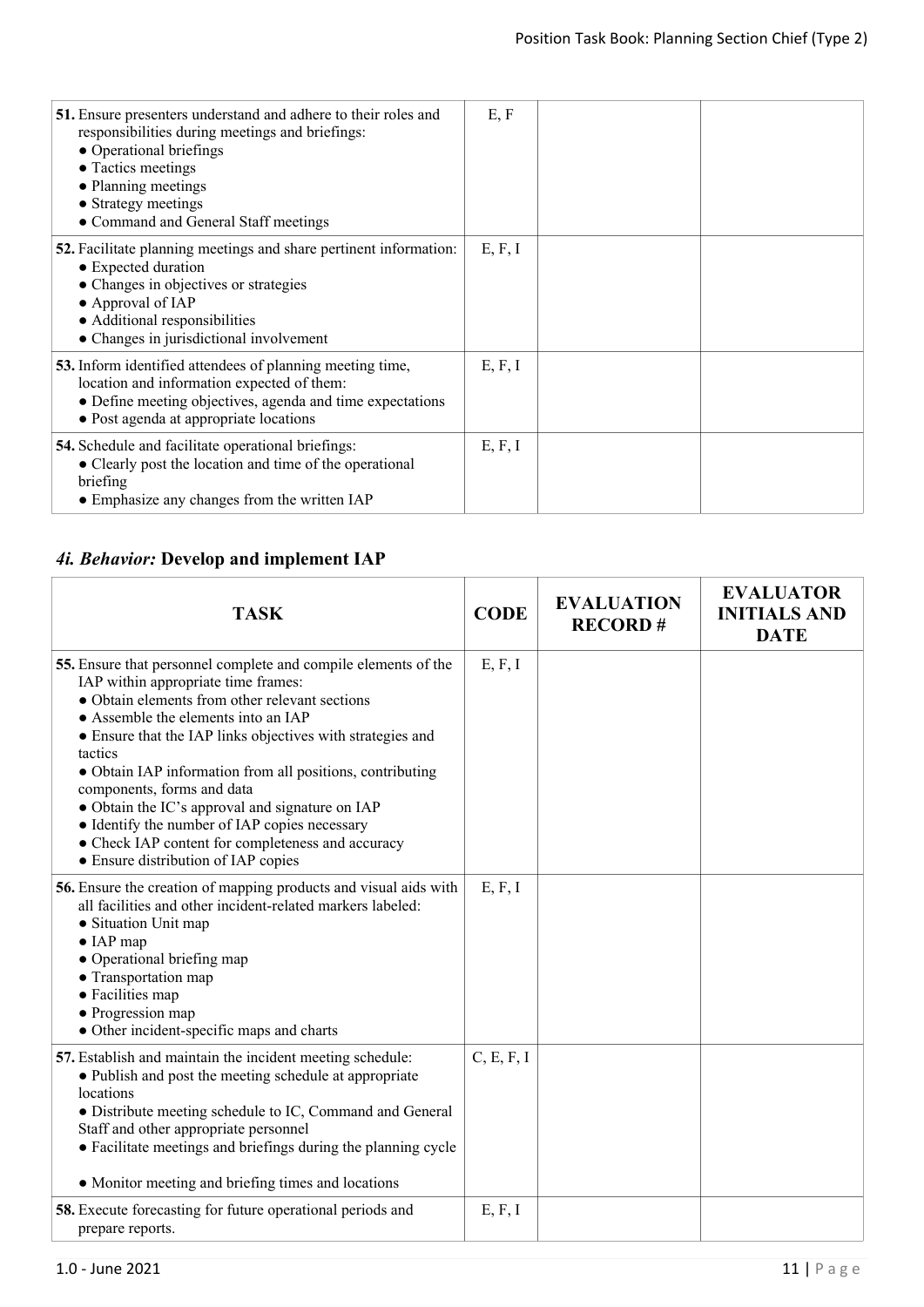| <b>59.</b> Lead the completion of a situation report and distribute it to<br>staff according to guidelines and procedures.                                                          | E, F, I |  |
|-------------------------------------------------------------------------------------------------------------------------------------------------------------------------------------|---------|--|
| 60. Monitor and evaluate the effectiveness of the planning cycle<br>and suggest modifications when necessary:<br>• Adjust meeting and briefing times and locations, as<br>necessary | E, F, I |  |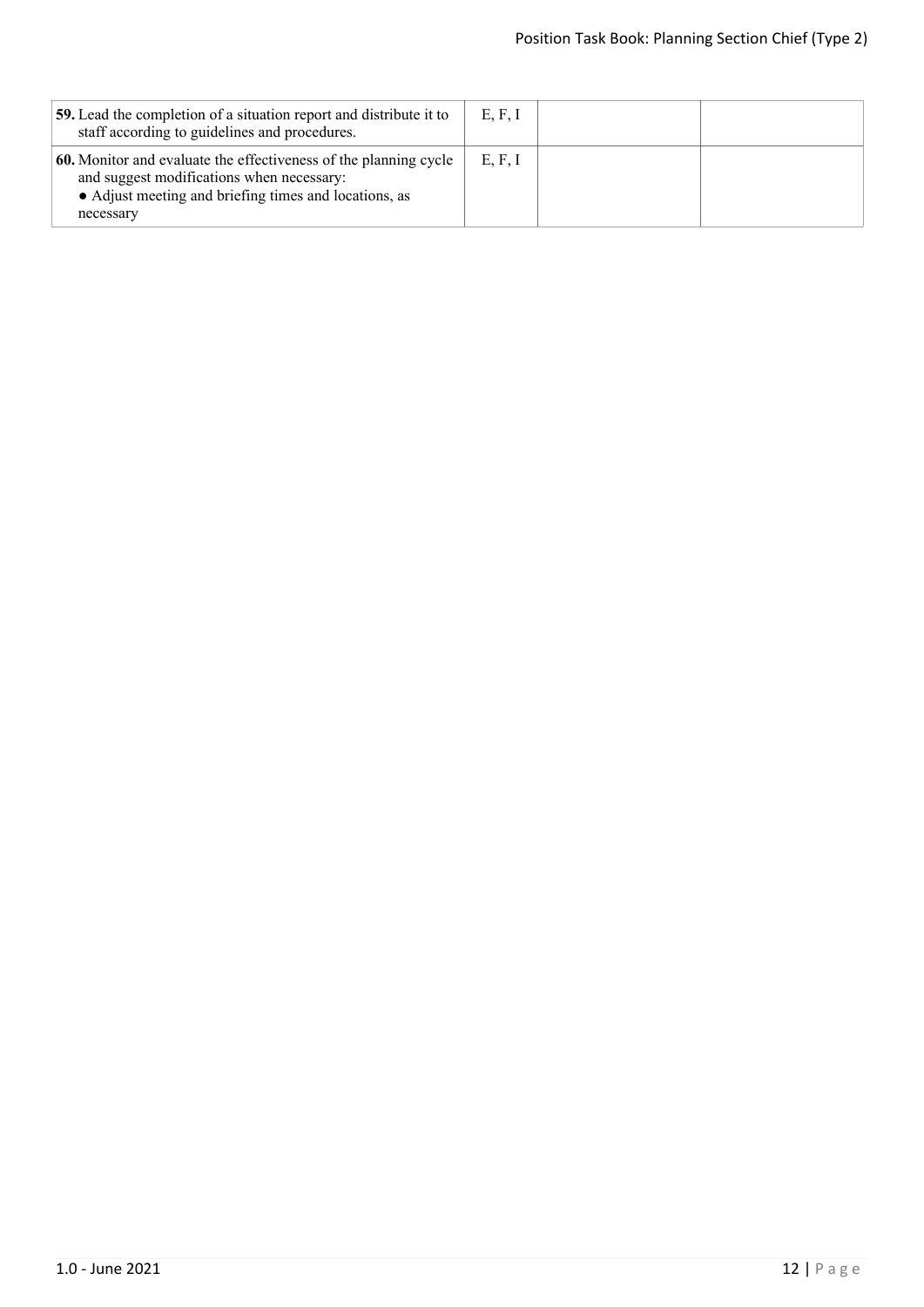## *5. Competency:* **Prepare for demobilization/transfer**

*Description:* Demobilize position and transfer position duties.

## *5a. Behavior:* **Transfer position duties while ensuring continuity**

| <b>TASK</b>                                                                                                                                                                                                                                                                                                                                                                                                                                                                                                                                                                         | <b>CODE</b>         | <b>EVALUATION</b><br><b>RECORD#</b> | <b>EVALUATOR</b><br><b>INITIALS AND</b><br><b>DATE</b> |
|-------------------------------------------------------------------------------------------------------------------------------------------------------------------------------------------------------------------------------------------------------------------------------------------------------------------------------------------------------------------------------------------------------------------------------------------------------------------------------------------------------------------------------------------------------------------------------------|---------------------|-------------------------------------|--------------------------------------------------------|
| 61. Complete all necessary reports and narratives following<br>common standards before turnover:<br>$\bullet$ Activity log<br>• Shift change<br>• End of operational period<br>• Reassignment<br>· Deactivation/demobilization                                                                                                                                                                                                                                                                                                                                                      | E, F, I             |                                     |                                                        |
| 62. Complete the process for demobilizing position<br>responsibilities:<br>• Brief and provide complete and accurate records to relief<br>personnel<br>• Discuss equipment release considerations<br>• Provide information to supervisor to assist with decisions<br>on release priorities<br>• Coordinate with appropriate partners regarding<br>demobilization procedures<br>• Brief personnel on demobilization responsibilities<br>• Ensure personnel demobilize in a timely and complete<br>manner<br>• Emphasize safety and accountability during this phase of<br>operations | C, E, F, I,<br>J, T |                                     |                                                        |
| 63. Coordinate an efficient transfer of position duties when<br>deactivating or demobilizing resources:<br>• Inform assigned personnel<br>• Notify incoming personnel when and where transition of<br>positions will occur<br>• Conduct transition effectively<br>• Document follow-up action and submit to agency<br>representative                                                                                                                                                                                                                                                | E, F, I             |                                     |                                                        |
| 64. Participate in transition or incident closeout:<br>• Conduct debriefings with agency administrator(s) as<br>requested<br>• Close out incident as appropriate for the AHJ                                                                                                                                                                                                                                                                                                                                                                                                        | E, F, I             |                                     |                                                        |

## *5b. Behavior:* **Plan for demobilization and ensure staff follow demobilization process**

| <b>TASK</b> | CODE | <b>EVALUATION</b><br><b>RECORD#</b> | <b>EVALUATOR</b><br><b>INITIALS AND</b><br><b>DATE</b> |
|-------------|------|-------------------------------------|--------------------------------------------------------|
|-------------|------|-------------------------------------|--------------------------------------------------------|